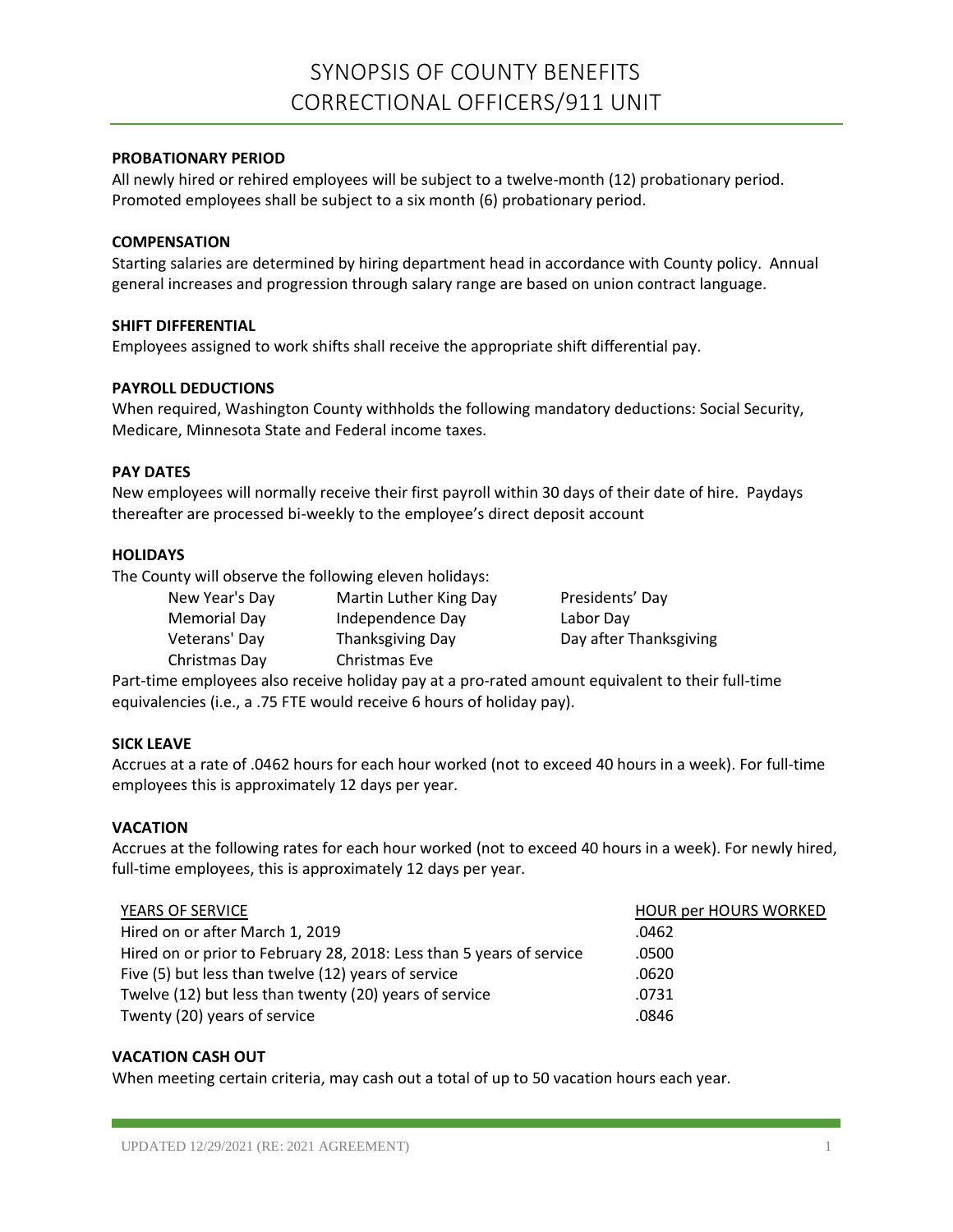Click *[here](https://washnet.co.washington.mn.us/depts/hr/labagre/IntraCon/Correctional%20Officer%20911%20Unit%20Contract.pdf)* to access your Labor Contract for additional information.

# **INSURANCE BENEFITS PROGRAM**

The County's Cafeteria Benefit Plan gives employees an opportunity to design a benefit package that fits their personal needs and goals. Employees whose FTE is .50 or greater are eligible to participate in all insurance benefits.

Some benefits have been negotiated via the collective bargaining agreement:

- Basic life in the amount of \$20,000 is provided at no cost to the employee. Accidental Death and Dismemberment (AD&D) coverage is not provided under this contract.
- Long Term Disability (LTD) at a 60% income replacement level to a \$2,500 per month maximum benefits is provided at no cost to the employee.

Please refer to the Design your Benefits booklet for additional information regarding your benefit offerings, available at WashNet under Human Resources/Benefits or click *here*.

## **COUNTY-PROVIDED FLEX CREDITS**

The County provides \$70.00 per month toward the purchase of benefits to employees whose full-time equivalency is .50 FTE or above.

## **RETIREMENT PROGRAMS**

PERA: Public Employee Retirement Association Participation in PERA is mandatory, automatic and contributions are based on your position and the associated plan.

| <b>JOB CATEGORY</b>                               | PERA PLAN | <b>COUNTY CONTRIBUTION</b>   | <b>EMPLOYEE CONTRIBUTION</b> |
|---------------------------------------------------|-----------|------------------------------|------------------------------|
| <b>Correctional Officers</b>                      |           | Correctional 8.75% of salary | 5.83% of salary              |
| 911 Comm. Center Staff Coordinated 7.5% of salary |           |                              | 6.5% of salary               |

#### SECTION 457(b) DEFERRED COMPENSATION PLAN

Washington County offers two §457(b) voluntary deferred compensation plans through payroll deductions on a pre-tax and/or post-tax basis: MNDCP and Nationwide.

# **PUBLIC SERVICE LOAN FORGIVENESS (Federal Direct Loan) FOR INCOME-DRIVEN REPAYMENT PLANS**

Washington County qualifies as a "public service organization" to help you qualify for this partial student loan forgiveness program. [www.StudentAid.gov/publicservice.](http://www.studentaid.gov/publicservice)

#### **LEARNING PARTNERSHIPS**

Washington County has partnered with the following to offer tuition discounts for county employees for select programs and professional development opportunities:

• Bethel University - To learn more about Bethel admissions and apply, <https://www.bethel.edu/admissions/>